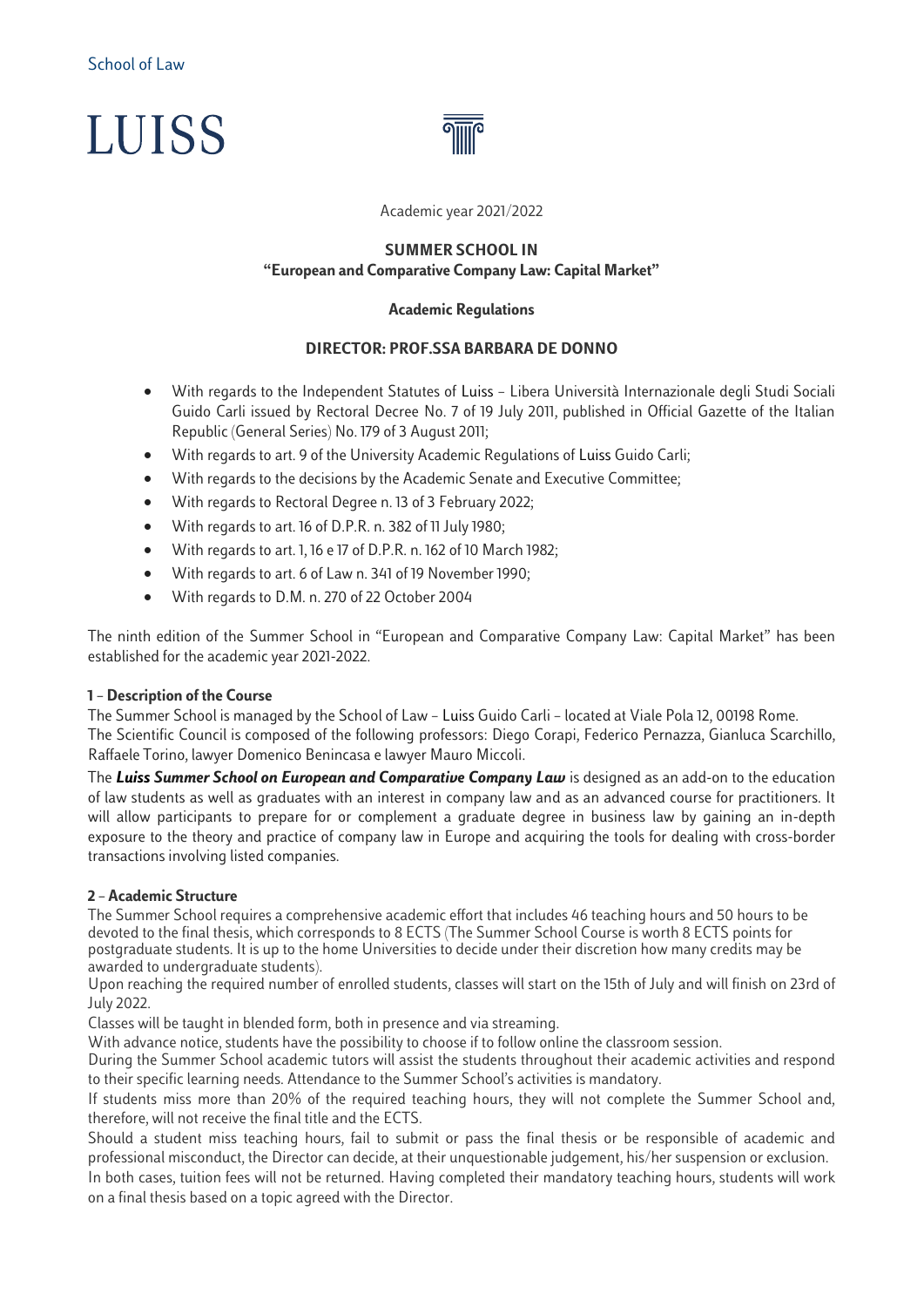

The final thesis, to be written in English, will consist of at least 4000 words and will be evaluated by an Examination committee. Appointed by the Director, the examination committee will be chaired by the Director herself or by a delegate, and will consist of at least three members.

## **3 – Number of participants and academic calendar**

The number of participants of the Summer School is restricted. The Summer School is activated with 10 enrolled students and can involve up to 50.

Classes are normally held:

- Monday to Friday: 2:00 8:00 PM.
- Saturdays: 8:30 AM. 1:30 PM.

### **4 – Admission Criteria**

Admission to the Summer School is dependent upon the positive evaluation of the *curriculum vitae et studiorum*. In order to take part to the admission procedures, the applicant is required to have a Bachelor; a Master Degree; or an equivalent degree from a foreign university.

Students without one of these titles can take part to the Summer School. These students will receive a certificate of attendance, but will not obtain ECTS. The Director may also decide, at their unquestionable judgement, to take into consideration different academic titles.

Several admission procedures are envisaged. These procedures will take place according to the order of online submission of the applications. The applicant will receive a convocation through an email sent to the email address indicated in the online admission form.

Admission procedures will conclude when the Summer School's maximum number of participants will be reached. Applications are submitted online through the Luiss official website at this link: <http://cloudserverjsa.luiss.it/LGCScuole/?CDS=SSCL> .

Applicants need to upload the following documents:

- 1. Copy of an identity document (passport or National ID Card where applicable);
- 2. Photocopy of university degree with details of exams, grades and academic credits or self-certification as per D.P.R. 445/2000; or academic transcripts if the student has not yet obtained an academic title;
- 3. Curriculum vitae et studiorum (CV) as per D.P.R. 445/2000;
- 4. Additional documents to be evaluated for the admission as per D.P.R. 445/2000.

Upon uploading these documents, students receive an email confirming the safe submission of their application.

### **5 – Selections and Admission**

Admission to the Summer School is dependent upon the positive evaluation of the *curriculum vitae et studiorum* (CV). Selections are undertaken by the Committee nominated by the Director of the course. The Committee, which will consist of at least three members, will evaluate the titles presented by the applicant and will draw up a list of admitted students, including possible reserve candidates. The result of their selection procedure (admission, exclusion or reserve) will also be communicated by email.

### **6 – Admission of foreign students or students with a degree by a foreign university**

Upon their admission, students with a foreign university degree need to contact the Italian Consulate or Embassy close to their residency in order to comply with the requirements set by the Italian Ministry of Education, University and Research (Ministero dell'Istruzione, Università e Ricerca).

Academic titles of foreign universities need to be legally translated in Italian and accompanied by a Statement of Equivalent Value (*Dichiarazione di Valore in loco*) issued by the local Italian Consulate or Embassy. The Statement of Equivalent Value should show the full number of school years and certify the official accreditation of the foreign university issuing the academic degree presented with the application

As an alternative to the Statement of Equivalent Value, in line with the Lisbon Convention, students need to produce documentation to Luiss that is deemed necessary for evaluating the academic degree presented with the application. These documents may include, inter alia, certificates with exams and credits and, if adopted, diploma supplements.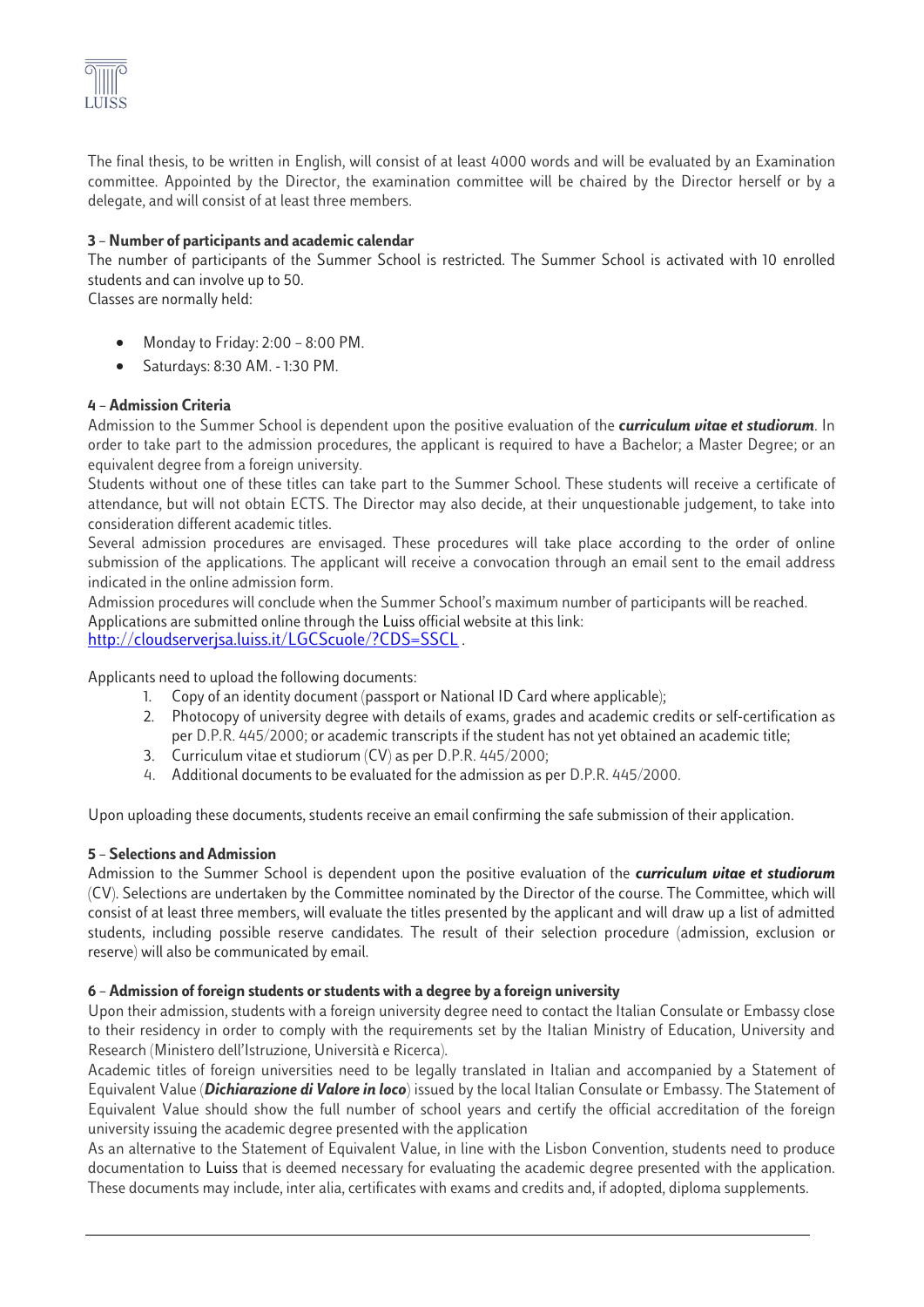

Where needed, foreign students admitted to the Summer School need to contact their local Italian Consulate for their student visa.

# **7– Enrollment**

The tuition fee to be enrolled in the Summer School is set at **EUR 1.200**. The tuition fee for Luiss graduates and for students enrolling before march 31, 2022 is set at **EUR 1.000**. It is possible to request accommodation at the Luiss residence. The fee for the Summer School including accommodation is set at **EUR 1.600**, or at **EUR 1.400** for Luiss graduates and for those that will enrol before march 31, 2022.

Students are required to pay the tuition fee according to the full instructions received at the time of their admission. Payments can be made by accessing a dedicated page of the Luiss website (Web Self Service), using the following link: <http://www.luiss.it/studenti/web-self-service>

Credentials for accessing this service will be provided to the student by email.

**Enrolment in the Summer School is completed after the receipt of the original enrolment form duly signed and the payment of the tuition fee. It is possible to anticipate the enrolment form via email to the School of Law – Luiss Guido Carli.** 

The tuition fee is non-refundable unless the Summer School is not activated due to insufficient number of enrolled students. Students can also decide to withdraw from the course prior to the start of the Summer School, as indicated in art. 8 . In both cases, Luiss' administration will reimburse all funds paid until that moment.

Luiss Guido Carli will issue an invoice in the name of the participants for each payment of the tuition fee.

### **8 – Withdrawal**

Admitted students that intend to withdraw from the Summer School should communicate their intention to do so in writing the Director of the Summer School, so that the places will be offered to candidates in the reserve list. Admitted students can withdraw from the Summer School only before the official start of the academic program. Any

request for withdrawal after the start date of the academic program does not exonerate from the payment of the entire amount of the tuition fee.

### **9 – Awarding of the title**

The admission to the Summer School's final evaluation is subject to the attendance of at least 80% of teaching hours, to the payment of the tuition fee and to the return all the necessary documentation required to complete the registration for the Summer School.

The 8 ECTS include the final evaluation, which consists of a final thesis, to be written in English, of at least 4000 words.

### **Art. 10 - Data Protection**

As mandated by Article 13 of Italian Legislative Decree 30 June 2003 no. 196 and the European General Data Protection Regulation 2016/679 - GDPR, personal data provided by candidates will be processed by Luiss Guido Carli exclusively for the purposes of managing the admission procedures, enrolment, the consequent management of the same relationship and Luiss communication activities, in compliance with the principles of fairness, lawfulness and transparency and protection of confidentiality.

### **Art. 11 - Students' obligations**

Summer School's students are required to meet all the commitments undertaken at the moment of being admitted to the Program.

They are also required to:

- Observe respectful behaviours during all teaching hours and exams
- Respect of other students and the premises of Luiss Guido Carli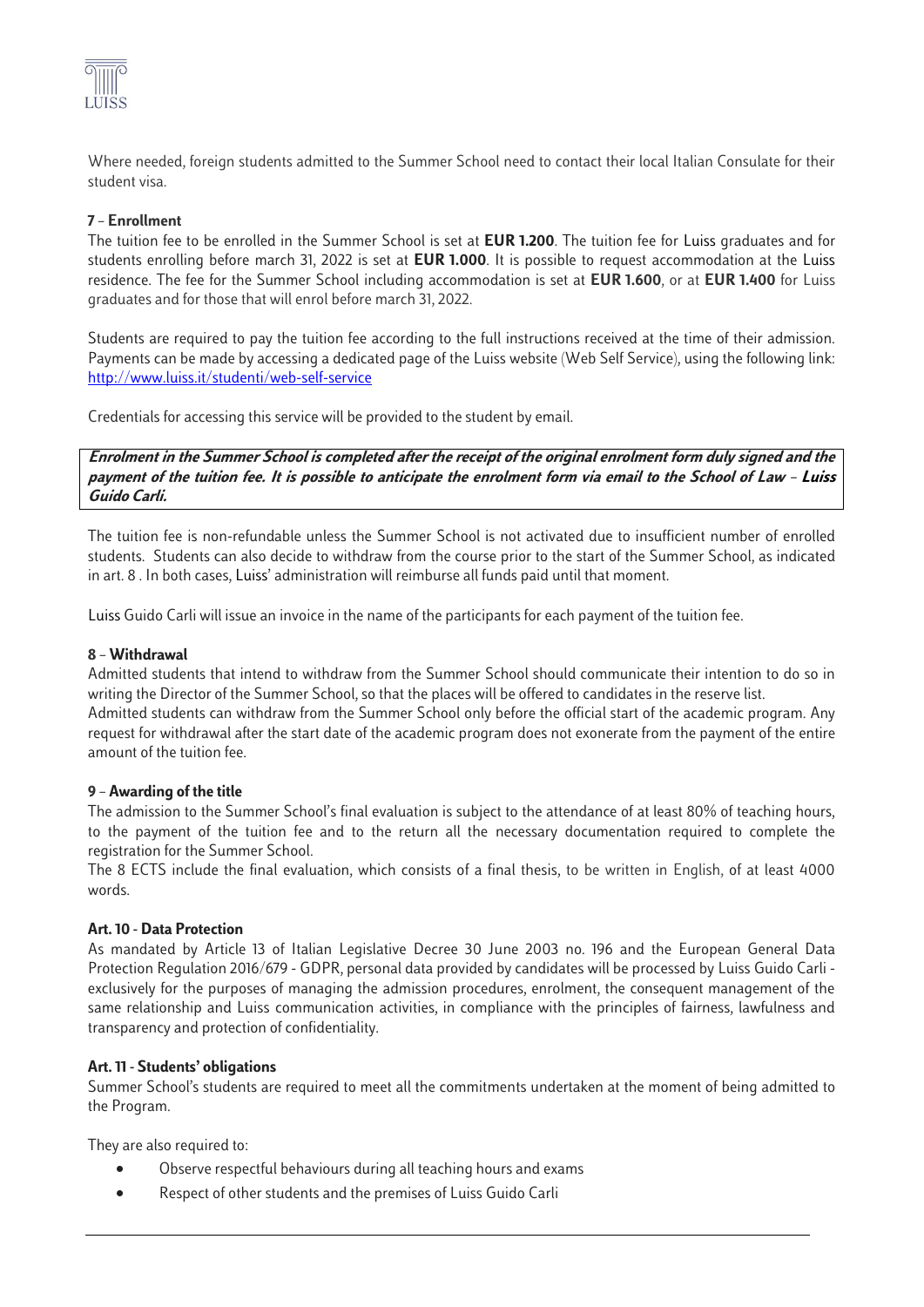

The violation of the aforementioned obligations may involve disciplinary actions without the prejudice to any further legal action.

Students are also expected to comply with the requirements associated to the monitoring of attendance of all teaching hours and to be on time.

For more information:

### <http://lsl.luiss.it/>

Luiss School of Law Viale Pola, 12 – 00198 ROMA Tel. 06/85 225 459/857 - Fax 06 85 225 478 [summercompanylaw@luiss.it](mailto:summercompanylaw@luiss.it) [lsl@luiss.it](mailto:lsl@luiss.it)